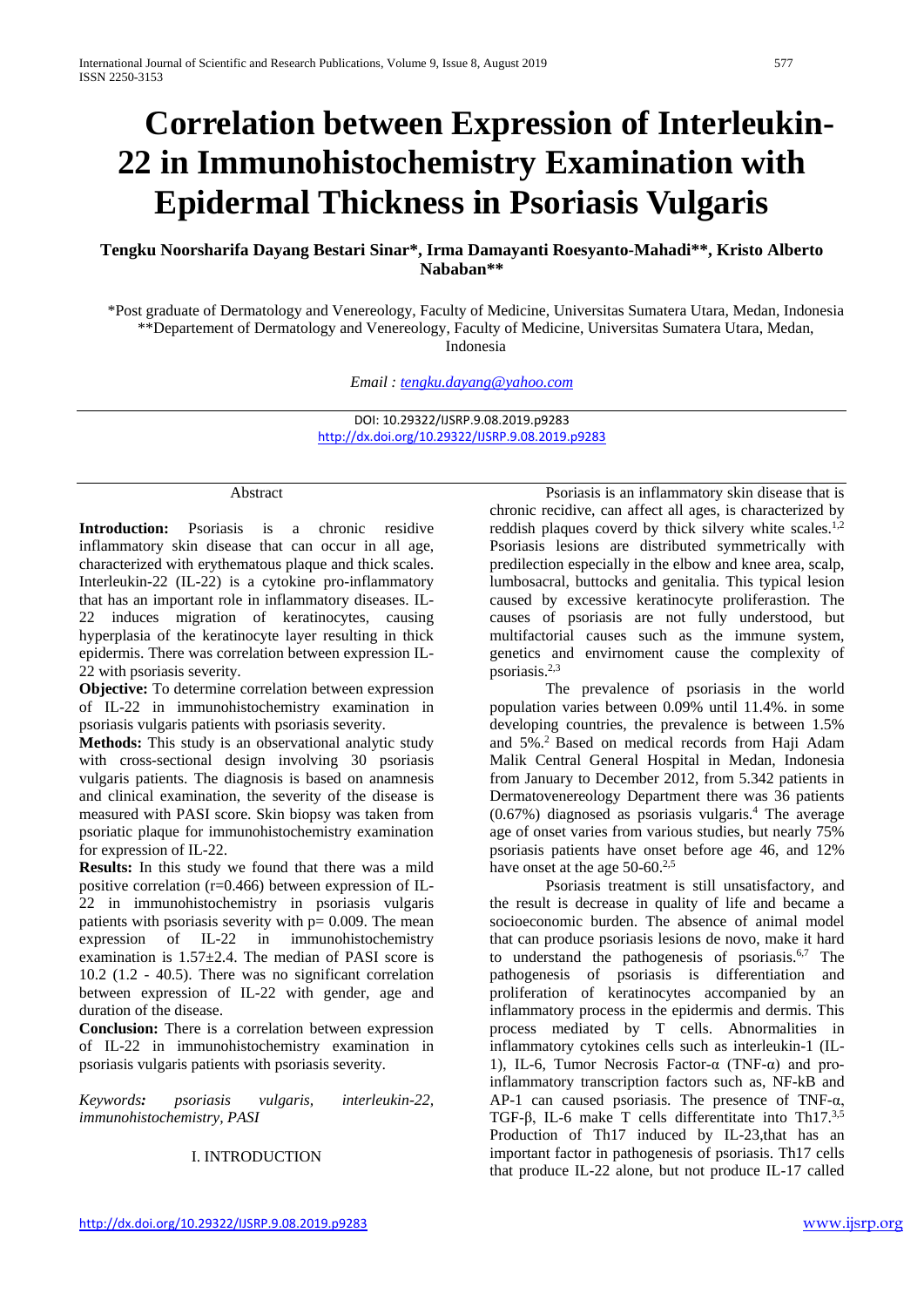Th22 cells.<sup>11,12</sup> Based on the structural and gene coding, IL-22 is a group of IL-10 cytokines families. IL-22 functions are defense against microbes, regeneration and protection against damage, and an important role in chronic inflammatory disease.<sup>8,9</sup>

IL-22 receptors are expressed in various tissures and mediate the non-specific immune systm. IL-22 is produced by active CD4+ T cells and serve to regulate keratinocytes proliferation.10 IL-22 cause hyperproliferation of keratinocytes and production of antimicrobal peptide, such as S100A7-psoriasin, S100A8, S100A9. IL-22 induces the migration of keratinocytes, causeing hyperplasia of keratinocyte layer resulting in thick epidermis.<sup>8,10,11</sup> Increased levels of IL-22 caused an abnormality and abnormal differentation of keratinocytes.

There are several studies that show an increased of IL-22 serum and expression in psoriasis patients comapred to healthy individuals. De Oliveira's study in Brazil, showed a significant increase of IL-17A, IL-22, and IL-6 serum in psoriasis patients. However, this study did not find a significant correlation between IL-22 level serum and disease severity. In Benham's study, there was no significant difference in IL-22 level serum in psoriasis patients, but an increase in IL-22 level serum in psoriasis arthritis patients compared with nonpsoriasis.12 Local production of IL-22 was measured from the supernatant skin biopsy, and there was a significant increase of IL-22 in psoriasis patients.<sup>10,11</sup>

Detection of IL-22 on the skin of psoriasis patients can be assessed using immunohistochemistry examination. The principe of this examination is antibody-antigen reactions on the tissue. Immunohistochemistry examination is a good detection technique and can preciesly showing certain proteins thath will be examined directly in tissues. The severity of psoriasis is measured using Psoriasis Area and Severity Index (PASI) which is the gold standard to determine the severity and the progress of therapy.

From this data, there was still controversy regarding correlation between the expression of IL-22 and severity of psoriasis need for further understanding of the pathogenesis of psoriasis. The present study was aimed to determine correlation between expression of IL-22 in immunohistochemistry examination in psoriasis vulgaris patients with psoriasis severity.

#### II. METHODS

The present study was a cross-section based observational study which included 30 patients of psoriasis vulgaris from February 2018 to February 2019 in the Department of Dermatovenereology, H. Adam Malik General Hospital Medan and Dr.Pirngadi General Hospital Medan, were enrolled in the study. The diagnosed of psoriasis vulgaris based on history taking and clinical examination by dermatovenereologist. The skin 4-mm skin biopsy performed by<br>dermatovenereologist. The histologic and dermatovenereologist. The histologic and immunohistochemistry was performed and read by two Pathologist that blinded by the severity of the patients. The immunohistochemistry score with the Immuno

Reactive Score (IRS) multiplication of score percentage of positive cells and intensity of staining. The reagen of IL-22 from GeneTex that diluted 1:100. This study has been approved by the Health Research Ethics Commission of the Faculty of Medicine, Universitas Sumatra Utara/H. Adam Malik General Hospital Medan.

#### III. RESULTS

Total 30 subjects, with the highest proportion was male (56.7%) and female (43.3%), the highest distribution in the age group of 36-45 years (23.3%), the mean of age 38.53±14.4 years. The most common level of education of the patients is high school graduate (63.3%). The highest distribution in the duation of the disease is 1-5 years (50%) and followed by 6-10 years  $(30\%)$  with the mean duration is  $5.58\pm4.34$  years. Tabel 1. Characteristics of the subyek

|                | <b>Descriptions</b>        | n      | $\frac{0}{0}$ | Mean $\pm SD$    |
|----------------|----------------------------|--------|---------------|------------------|
| <b>Sex</b>     | Man                        | 17     | 56.7%         |                  |
|                | Woman                      | 13     | 43.3 %        |                  |
| Age (years)    | $17 - 25$                  | 8      | 26.7          | $38.53 \pm 14.4$ |
|                | $26 - 35$                  | 5      | 16.7          | vears            |
|                | $36 - 45$                  |        | 23.3          |                  |
|                | $46 - 55$                  | 5      | 16.7          |                  |
|                | 56-65                      | 5      | 16.6          |                  |
|                | >65                        | $^{0}$ | $\Omega$      |                  |
| Level<br>of    | Middle School Graduate     | 3      | 10            |                  |
| education      | High School Graduate       | 19     | 63.3          |                  |
|                | <b>University Graduate</b> | 8      | 26.7          |                  |
| Duration of    | < 1                        |        | 3.3           | $5.58 + 4.34$    |
| disease<br>the | $1 - 5$                    | 15     | 50            | vears            |
| (years)        | $6-10$                     | 9      | 30            |                  |
|                | >10                        | 5      | 16.7          |                  |

The median score of IL-22 expression is 1, with minimum score is 0 and maximum score is 9. The median score of PASI is 10.2 and minimum score is 1.2 and maximum score is 40.5. The correlation strength is moderate.

|  |  | Table 2. Correlation between IL-22 expression and PASI |
|--|--|--------------------------------------------------------|
|--|--|--------------------------------------------------------|

|             | $Mean \pm SD$     | Median (min-     | D     |       |
|-------------|-------------------|------------------|-------|-------|
|             |                   | max)             |       |       |
| $II - 22$   | $1.57 + 2.4$      | $1(0-9)$         |       |       |
| Expression  |                   |                  | 0.009 | 0.466 |
| <b>PASI</b> | $12.880\pm9.1959$ | $10.2(1.2-40.5)$ |       |       |
|             |                   |                  |       |       |

There was no significant correlation between IL-22 expression and age, sex, duration of the disease.

Table 3. Correlation between IL-22 expression and sex, age, duration of the disease

|                  |       | r     |
|------------------|-------|-------|
| IL-22 Expression | 0.931 | 0.016 |
| and sex          |       |       |
| IL-22 Expression | 0.732 | 0.065 |
| and age          |       |       |
| IL-22 Expression | 0.201 | 0.240 |
| and duration of  |       |       |
| the disease      |       |       |

IV. DISCUSSION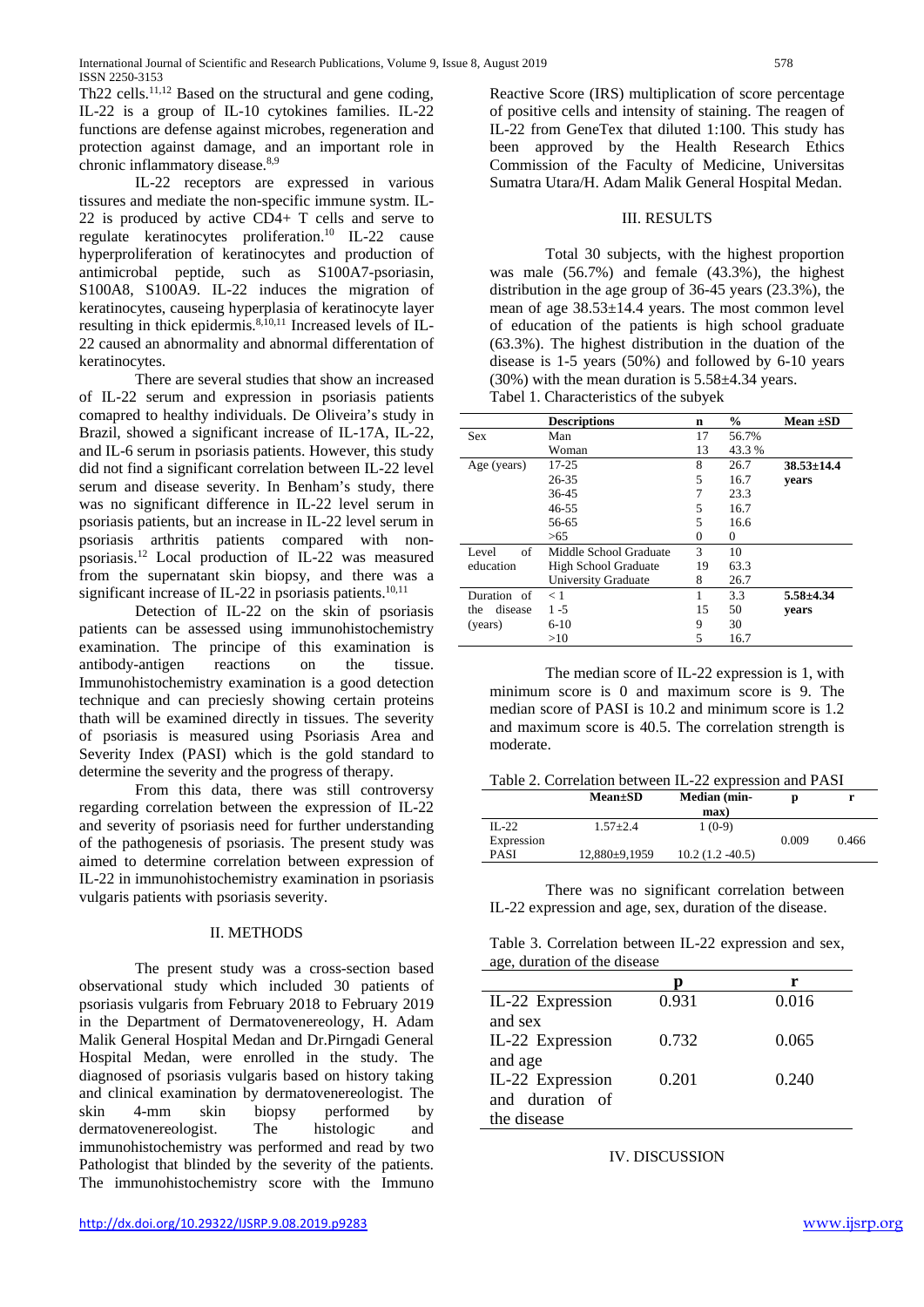Out of 30 subjects of psoriasis vulgaris in this study, the highest proportion 17 were male (56.7%) and 13 were female (43.3%), the highest distribution in the age group of 36-45 years (23.3%), the mean of age  $38.53 \pm 14.4$  years. A similar study by Putri et al in Medan, Indonesia also the proportion of male (54.5%) is higher than female (45.5%).<sup>13</sup> Sinniah et al in Malaysia in Tengku Ampuan Rahimah Klang Hospital whitin 2 years there were 11.6% (316/2613) male and 7.2%  $(215/2994)$  female.<sup>14</sup> Study by Affandi et al, based on Malaysian Psoriasis Registry (MPR) from 15.794 psoriasis patients from 2007 to 2016, showed the male percentage 56.6% is higher than female 43.3%. The ratio between male and female 1.3 : 1.15 Similar study Bohm et al in German reported from 381 psoriasis patients, proportion of male were 60.6% and female 39.4%. Generaly, the propotion of male is higher than female, but there were no phenotype difference between male and female.16

The highest proportion group age 17-25 years and followed by group age 36-45 years. The mean and the standard deviation  $38.53 \pm 14.4$ . Parisi et al rarely occur before 9 year, with prevalence 0% to 0.55%. Parisi et al also stated that there was a tendency an increase of psoriasis incidence with the increasing age. <sup>17</sup> Similar to Dariani et al, the highest proportion age group is  $<$  35 years (49.1%).<sup>18</sup> Olsen et al in Norway from 8045 patients the highest incidences in male age group 24-27 years and female age group is  $16-19$  years.<sup>19</sup> It is consistent with psoriasis onset, that have two bimodal onset, first 16-22 years and 57-60 years. This result can caused by the sampling method and small sample. Furthermore, this disease has multifactorial causeses, so the distribution of age can also vary.

The most common level of education of the patients is high school graduate (63.3%) so we can assumed that the education is pretty good. Knowing the education level is important for assess the knowledge of the patients about the diseases, quality of life and compliance for treatment. Milcic et al stated that higher education associate with a good quality of life and manage the disease.<sup>20</sup>

The highest distribution in the duation of the disease is 1-5 years (50%) and followed by 6-10 years  $(30\%)$  with the mean duration is  $5.58\pm4.34$  years. Similar to Milcic et al in Serbia from 201 psoriasis patient, the mean duration on the disease is 4 years.<sup>20</sup> As well as de Oliveira in Brazil, there was 65% patient who has the disease for more than  $5$  years.<sup>21</sup> Little bit different from Sjahrir et al in Medan, where the most common duration is 11-15 years  $(34.8\%)$ .<sup>22</sup> Egeberg et al staed that the average duration from 87.161 psoriasis patients was 7.8 years with standard deviation 5.2 years.23 This shows the chonic and persistence of psoriasis. The difference from this study due to most of the sample is younger than other study.

Our study showed a correlation between expression of IL-22 in immunohistochemistry examination in psoriasis vulgaris patients with psoriasis severity. This correlation is moderate. Study from Nograles et al reported that IL-22 expression in skin biopsy was increased in dermatitis atopic (DA) and psoriasis compared to healthy skin, which is  $16.62 \pm 8.10$ for DA,  $3.02 \pm 0.91$  for psoriasis,  $0.00 \pm 0.00$  for healthy skin.24 Similar to Boniface et al that observed in supernatant psoriasis patients compared to blood serum and compared to healthy subjects, there was a increase is IL-22 level. <sup>11</sup> Study from de Oliveira et al also showed that IL-22 serum level is higher in psoriasi 7.8(7.8- 103.9)pg/mL compared to healthy skin 4.6 pg/mL. $^{21}$ 

Wolk et al observed from 47 blood plasma psoriasis patients, there was a positive correlation between IL-22 level and disease severity, with coefficient correlation was 0.73. Same with Liu et al found that IL-22 mRNA was expressed in psoriatic skin  $(0.929\pm0.054)$  and not found in healthy skin.<sup>25</sup> Study coundected by Hofny et al, showed a positive correlation between IL-22 serum and PASI, with coefficient correlation  $0.688<sup>26</sup>$  Cengiz et al in Turkey in 2015, compared IL-22R1 in psoriasis, vitiligo and healthy subjects. The IL-22R1 expressed in healthy skin and vitiligo patients. This study also observed the correlation between PASI and IL-22R1 expression, the result is the higher the intensity of IL-22 expression have the higher PASI score.<sup>27</sup> Wawryzkci et al reported the serum level of IL-22 in psoriasis patients compared to healthy individu and the association with PASI. The result is there was a correlation between PASI and IL-22 level serum.28 This showed that IL-22 is not olny bystander phenomena, but also have a role in psoriasis pathogenesis.

IL-22 secreted by Th1, Th17 and Th22. IL-22 has a major three function, antimicrobial peptide, protein related to differentiation and protein that regulate the mobility and migration of keratinocytes. IL-22 have to bind to its receptors to start the function. Furthermore, these protein for differentiation of keratinocytes, especially for cornification, decreasce the thickness of granular layer and epidermal acanthosis.

From our study, we also observed there was no correlation between age, sex and duration of the disease with IL-22 expression.

## V. CONCLUSION

IL-22 have a role in psoriasis pathogenesis, mainly for differentiation of keratinocyte to produce typical psoriatic skin. There is a correlation between expression of IL-22 in immunohistochemistry examination in psoriasis vulgaris patients with psoriasis severity.

## **REFERENCES**

- 1. Griffiths CE, Barker JN. Psoriasis. In :Rook's Textbook of Dermatology. Griffiths CEM, Barker J, Bleiker T, Chalmers R, Creamer D, editors. 9th edition. West Sussex : John Wiley & Sons; 2016. p.141.1 – 141.16.
- 2. Global report on psoriasis. World Health Organization. Switzerland: 2016. p.4-35